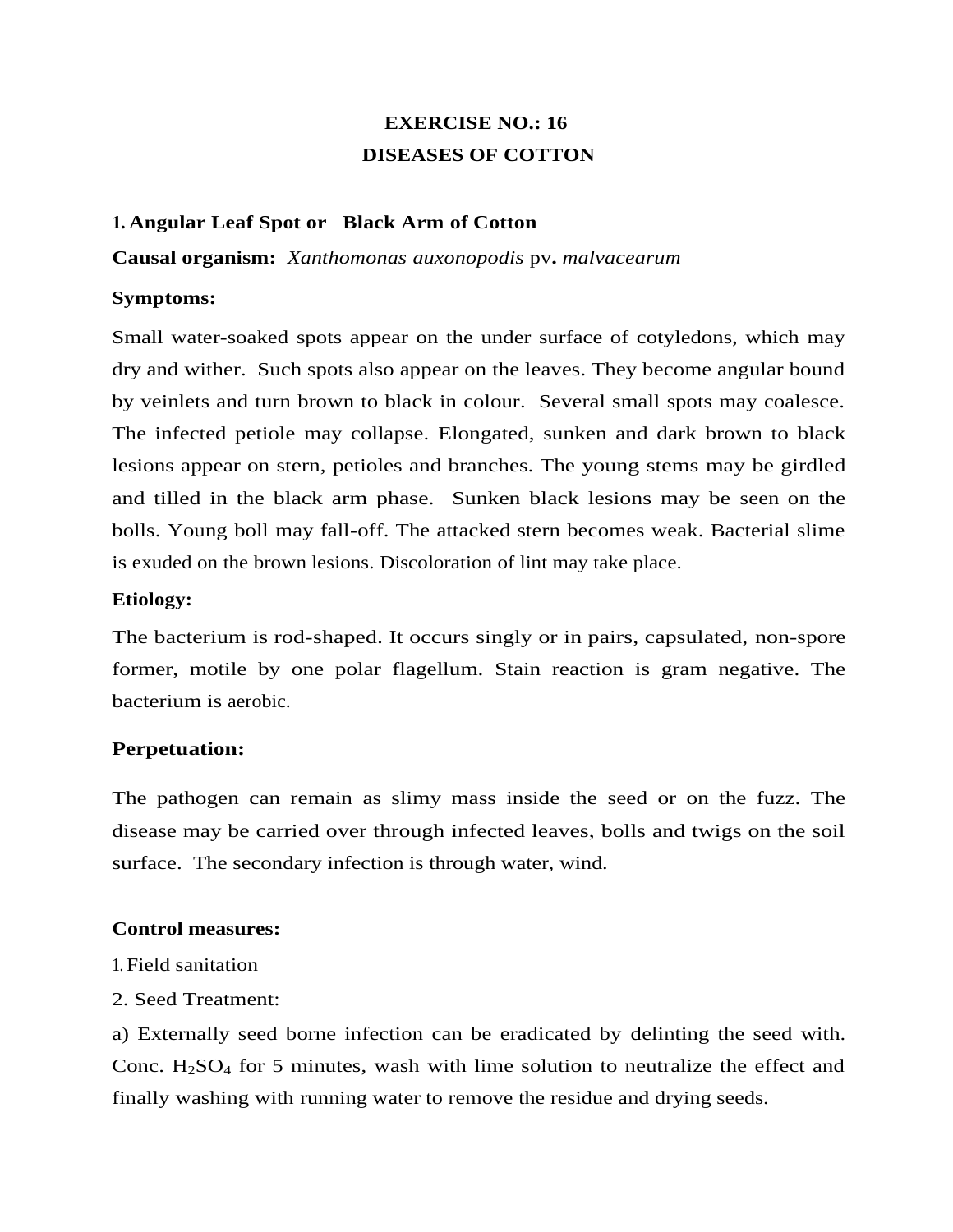b) Internally seed borne infection can be eradicated by soaking seeds overnight in 100 ppm streptomycin sulphate or agrimycin.

3) Deshi cotton (*Gossypium arborum*) is tolerant comparatively.

4) Secondary spread of the disease can be controlled by spraying the crop with streptomycin sulphate  $100$  ppm + Copper oxychloride (0.25%) at an interval of 15 days.

# **2) Vascular Wilt of Cotton**

# **Causal organism:** *Fusarium oxysporum* f.sp. *vasinfectum*

# **Symptoms:**

Wilt is restricted to black cotton soils with pH 7.8-8.00. It is rare in light to loam soils. The disease appears at all the stages of plant growth. In seedling stage, there is yellowing of cotyledons, browning of petioles, followed by death and falling of affected leaves. In young and adult plants, there is loss of turgidity, drooping of leaves and tender shoots, yellowing, browning and finally death of the plants.

An outstanding symptom is the browning and blackening of the woody tissue. When a stem or branch is cut cross-wise, the discolouration is usually found in a ring just beneath the bark. Sometimes the discolouration is observed through the woody tissue. In advanced cases, discolouration may extend throughout the plant from root through stem, branches, leaf, petioles, and peduncles and Wilting mostly occurs gradually, but after a rain followed by dry period, plant may wilt suddenly.

# **Etiology**:

Mycelium is septate, hyaline and intravascular. The fungus is facultative parasite and produces three types of spores, Micro-conidia, which are one or bicelled, oblong, hyaline and borne on short conidiophores, Macro-conidia are 3 to 6 celled, chlarnydospores, which are hyaline, spherical and thick walled.

# **Perpetuation:**

Primary infection takes place through through soil borne inoculum.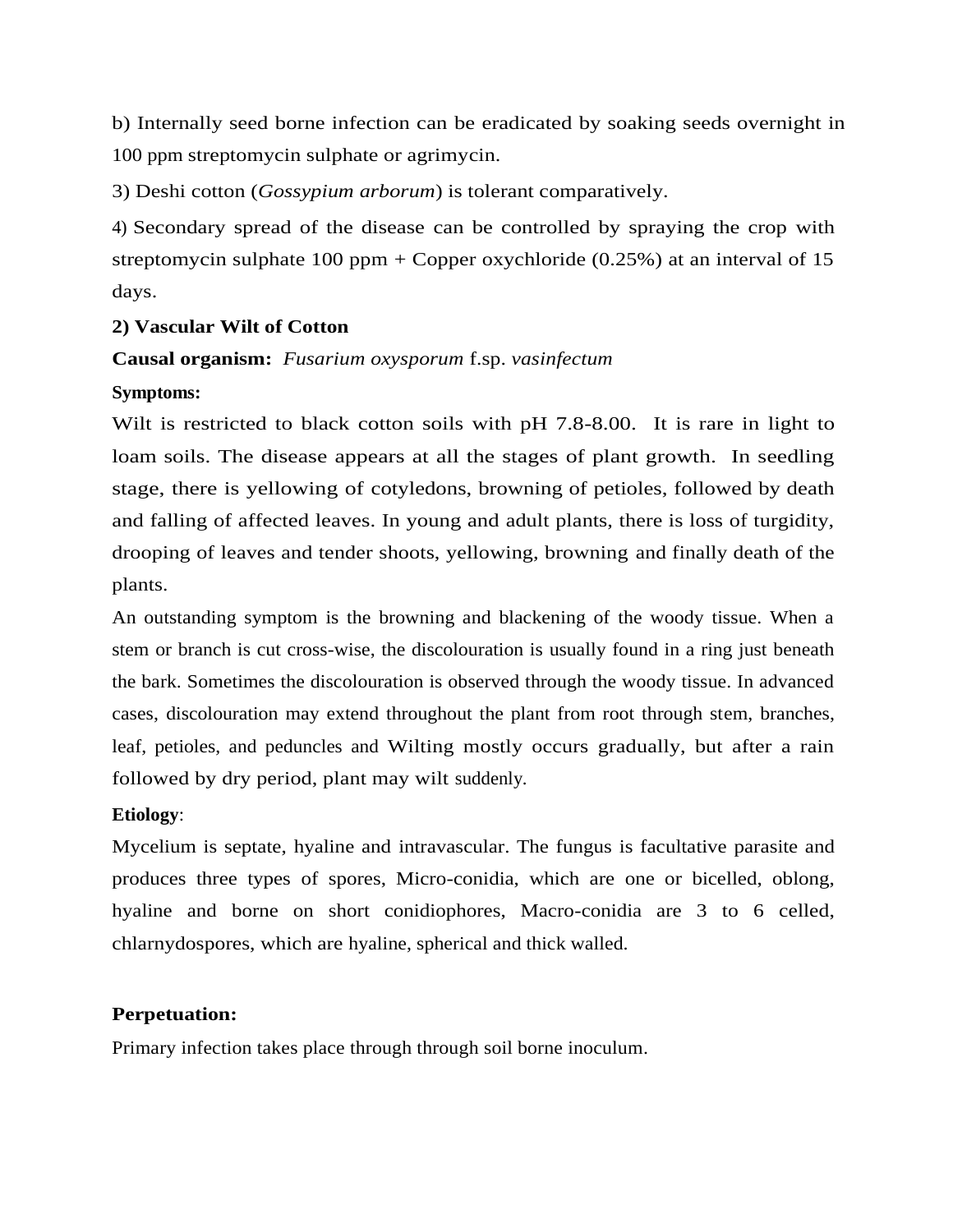1) Field sanitation, crop rotation and mix cropping are useful for reducing the incidence.

2) Use of resistant varieties. *G.arboreum and G.herbaceum* are susceptible whereas *G. hirsutum* and *G. barbedanse* are immune.

3) Arnerican varieties are resistant to wilt in India.

## **3) Grey Mildew or Dahiya of Cotton**

# **Causal organism:** Imperfect stage : *Ramularia areola*

Perfect stage: *Mycosphaerella areola.*

## **Symptoms:**

The fungus usually attacks the older leaves causing irregular to angular, pale, translucent spots. They are usually restricted by the veinlets and appear mostly on the lower surface of the leaf, though occasionally on the upper surface. A few to over a hundred spots may be found on a single leaf. In severe infections the leaves turn yellowish brown and fall off prematurely.

### **Etiology:**

A frosty or whitish grey mildew growth consists of conidia and conidiophores and mycelium of the fungus. The mycelium is endophytic, septate. The conidiophores are short, septate, branched at the base. The conidia are borne singly or in short chains at the tip of the conidiophores and are colourless, irregularly oblong, with pointed, rounded, or flattened end, unicellular to three septate.

### **Management**:

1. Destruction of infected plant debris.

2. Dust the crop with 300 mesh sulphur @ 20 kg/ha or spray crop with0.05% propiconazole.

### **4) Anthracnose of Cotton**

**Causal organism:** Imperfect stage: *Colletotrichianm gossypii* Southw.

 *Colletotrichum capsici* (Syd.) Butt &Bisby Perfect stage: *Glomerella gossypii* (Southw) Edgerton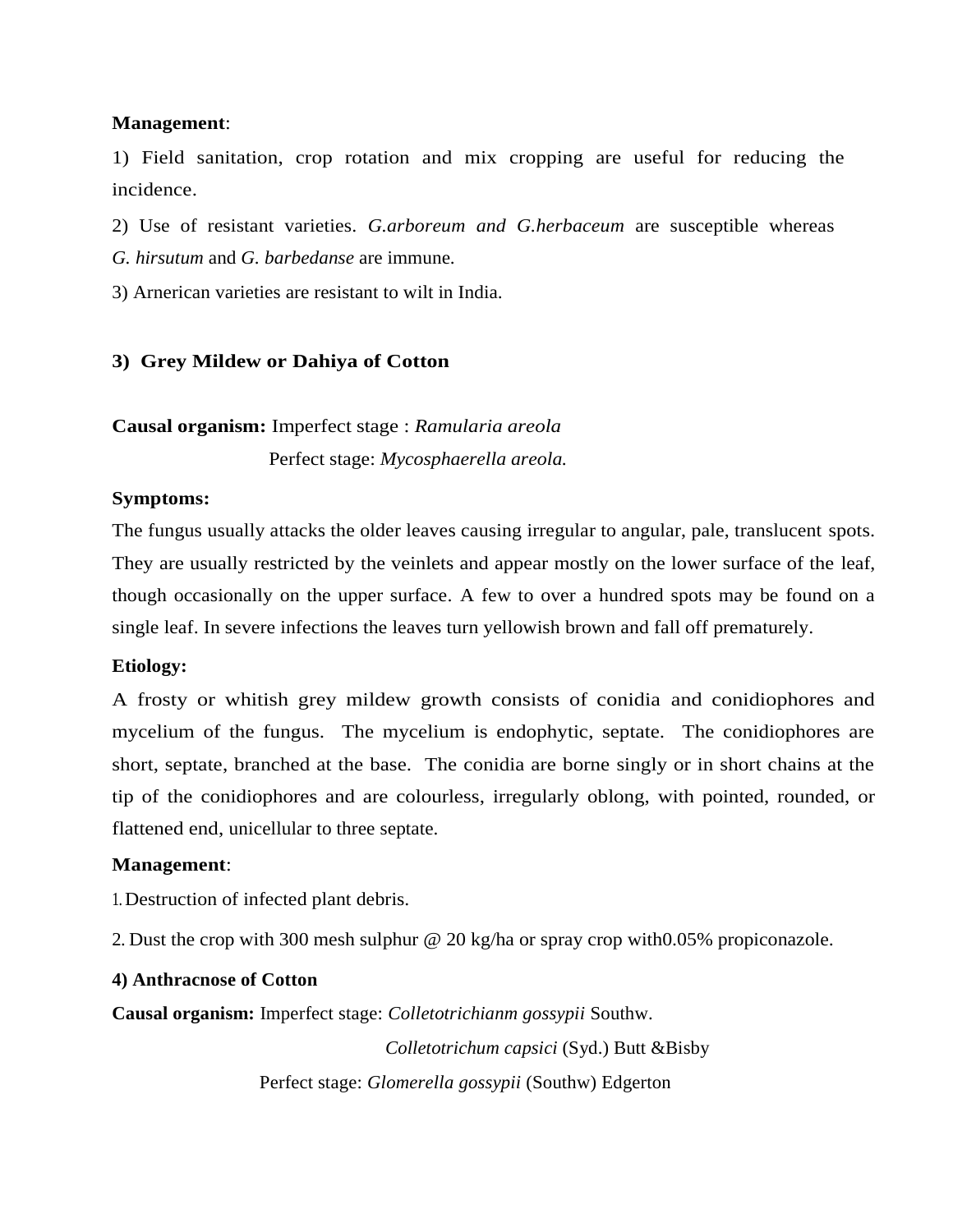#### **Symptoms:**

In seedling stage, small, reddish circular spots appear on the cotyledons and primary leaves. When the lesions are on the collar region, the stem may be girdled, causing seedlings to wilt and die. In mature plants, the fungus attacks the stem, causing it to split and shred the bark. The symptoms are prominent on bolls as water-soaked, circular, slightly sunken reddish-brown spots which turn black in colour. As a result of boll infection, they open prematurely. The lint becomes stained, hard and compact.

#### **Etiology:**

The mycelium is septate. The fungus produces acervuli in which the setae are present. Conidia are hyaline, single-celled, sickle shape

#### **Perpetuation:**

Primary infection takes place through infected seeds and plant-debris, secondary infection by means of conidia disseminated by wind.

#### **Management:**

1. Seed treatment with Thiram 3 g OR Carbendazim 1 g + Thiram 3 g /kg of seed.

2. Spray the crop once or twice with copper oxychloride (0.25%) or Zineb (0.25%) after boll formation.

#### **5) Root Rot**

### **Causal organism - Sterile stage:** *Rhizoctonia bataticola* (Taub.) Butt

 **Imperfect stage:** *Macrophomina phaseolina* (Tassi) Goid.

## **Symptoms:**

The symptoms may appear in seedling stage, where brownish spots on the cotyledons are seen. At collar region there is browning, which may extend downward. The fibrous roots undergo decaying. The bark of the roots shows rotting and shredding. Affected plants can be pulled out with ease. The disease appears in patches in the field.

### **Etiology:**

The hyphae are thick, septate and produce black and irregular sclerotial bodies. Crop residue with sclerotia acts as primary source of infection.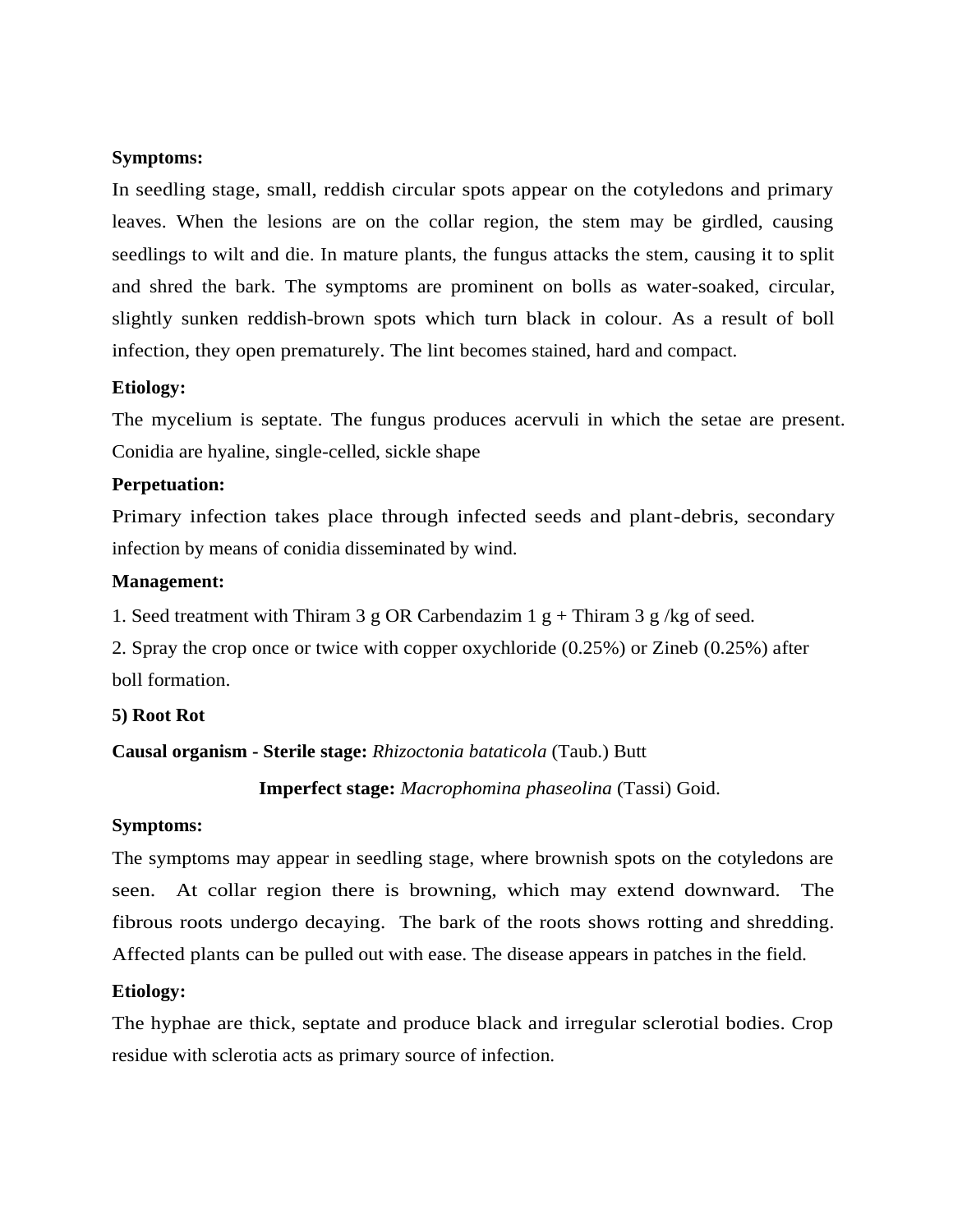1.Seed treatment with Thiram or Captan*@* 3 g +1 g Carbendazim/ kg seed.

2.Soil mulching after rains.

3.Mixed cropping with legumes and Sorghum.

4.Soil disinfection with 0.1% Carbendazim helps in controlling the disease

# **6) Boll Rot**

It is a complex disease caused by several fungal pathogens *viz., Fussarium rnoniliforme, Colletotrichum capsici, Aspergillus flavus, A. niger, Rhizopus nigricans. Nematospora nagpuri* and *Botryodiplodia* sp.

## **Symptoms**:

Initially, the disease appears as small brown or black dots which later enlarge to cover the entire bolls. Infection spreads to inner tissues and rotting of seeds and lint occur. The bolls never burst open and fall off prematurely. In some cases, the rotting may be external, causing rotting of the pericarp leaving the internal tissues free. On the affected bolls, a large number of fruiting Bodies of fungi are observed depending upon the nature of the fungi involved.

# **Predisposition:**

Heavy rainfall during the square and boll formation stage, punctures caused by the insects, especially red cotton bug *Dysdercus cingulatus,* close spacing and excessive nitrogen application.

### **Etiology**:

Many kinds of fungi are involved. The fungi survive in the infected bolls in the soil. The insects mainly help in the spread of the disease. The fungi make their entry only through the insect punctures. The secondary spread of the disease is also through air-borne conidia.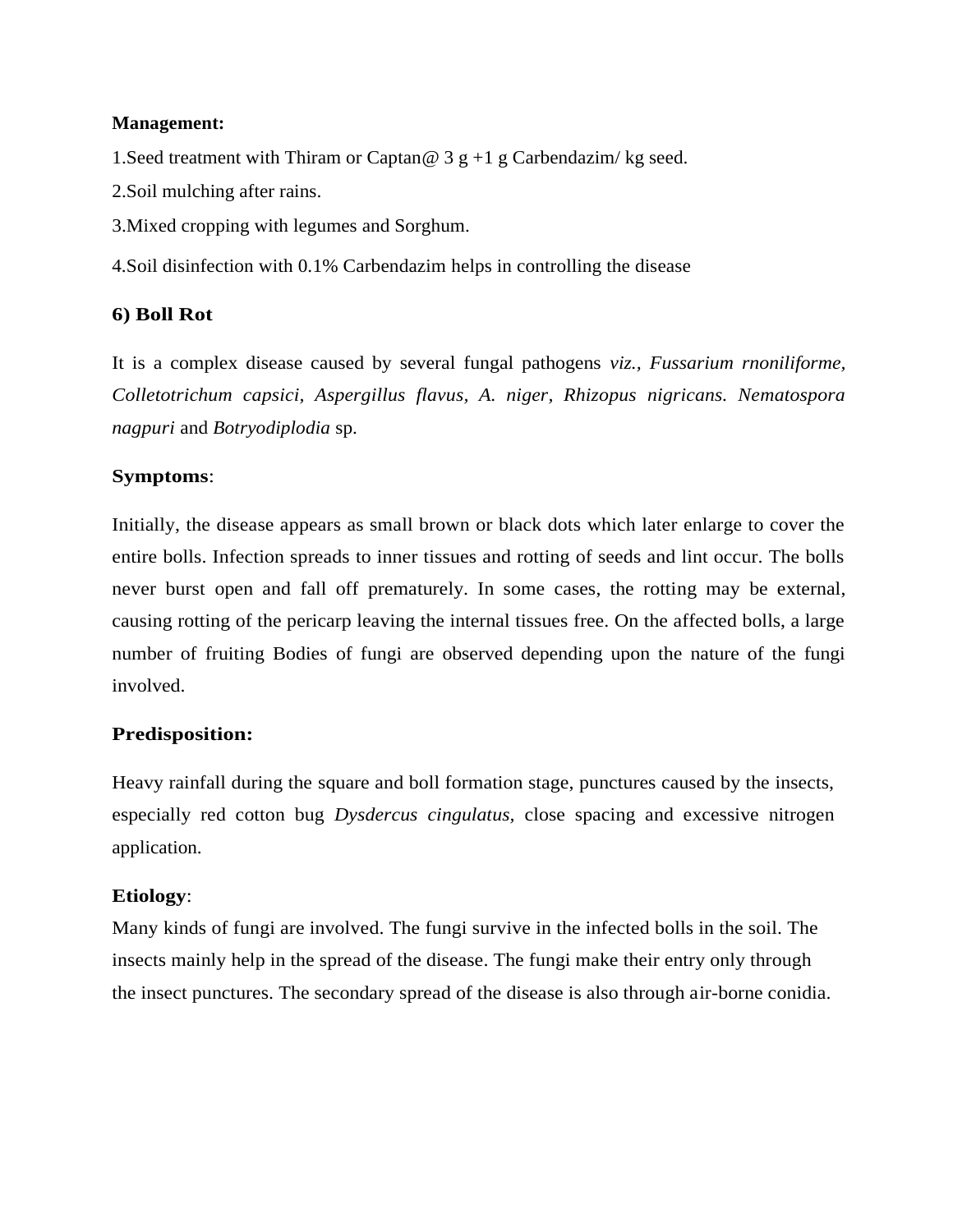Adopt optimum spacing. Apply the recommended doses of fertilizers. Spray Copper oxychloride 0.2% or Carbendazim 0.1% or Mancozeb 0.2 % from  $45<sup>th</sup>$  day at 15 days interval. Two or three sprays are necessary.

### **7) Leaf spot or blight**

# **Causal** *organism: Alternaria macrospora* Zimm. **Symptoms:**

The disease may occur in all stages but more severe when plants are 45-60 days old. Small, pale to brown, irregular or round spots, measuring 0.5 to 6 mm diameter, may appear on the leaves. Each spot has a central lesion surrounded by concentric rings. Several spots coalesce together to form blighted areas. The affected leaves become brittle and fall off. Sometimes stem lesions are also seen. In severe cases, the spots may appear on bracts and boll

## **Etiology**:

The fungus produces dark brown, short, 1-8 septate, irregularly bend conidiophores with a single conidium at the apex. The conidia are muriform, light to dark brown in colour with 3- 9 transverse septa and four longitudinal septa, with a prominent beak. The pathogen survives in the dead leaves as dormant mycelium. The pathogen primarily spreads through irrigation water. The secondary spread is mainly by air-borne conidia.

**Predisposition**: High humidity, intermittent rains and moderate temperature of 25-28°C.

### **Management**:

1. Remove and destroy the infected plant residues.

2. Spray O.2%Mancozeb or Copper oxychloride at the initiation of the disease. Four to five sprays may be given at 15 days interval.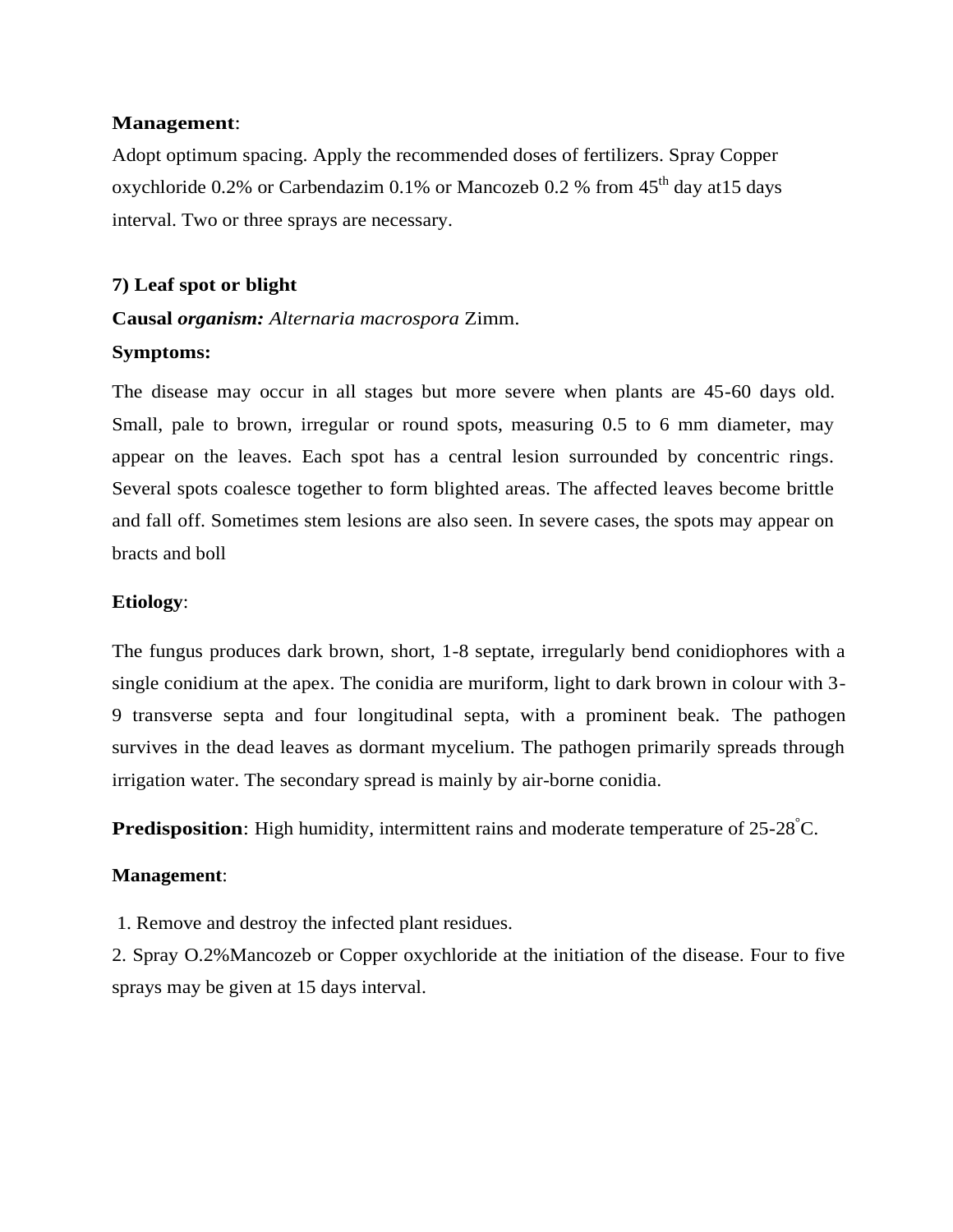#### **8) Reddening or** *Lalya* **Disease Of Cotton**

American and Egyptian cotton are susceptible to this disease. Severe attack results in low yield and poor quality of crop. Butler (1908) reported for the first time the of this disease in India.

Red leaf is caused due to soil being puddled or ill drained or bad soil condition. High humidity and cloudy days accompanied by low temperature have been reported to increase the incidence of disease. It is also reported due to soil deficient in magnesium.

### **Symptoms**:

Leaves of the affected cotton plants turn yellow or red during all the stages of growth. The discolouration starts at the margins and extend inwards-. The red colour may also develop as patches in interveinal portion of the leaves in severe cases; the whole-Leaf is involved. The affected leaves roll down wards, begin to dry and ultimately shed. The affected plant exhibits early fruiting and excessive shedding of the bolls.

### **Management**:

1) Application of F.Y.M. or compost or nitrogenous manures which may help to improve the physical condition of soil ultimately minimizing the incidence.

2) Spray 2% diammonium phosphate or 1% urea. Avoid hot winds by providing wind breaks like shevari.

3) The chlorophyll in the leaf cell decomposes and probably results in the formation of anthocyanin pigment as soon as temperature fails below 34°C.

### **9) 2-4-D Injury in Cotton**

2-4-D is a broad spectrum selective post emergence herbicide used for control of herbaceous annual dicot weeds. But craps like cotton, tomato, tobacco are extremely sensitive to 2-4-D which can cause harmful damage to crops (cotton).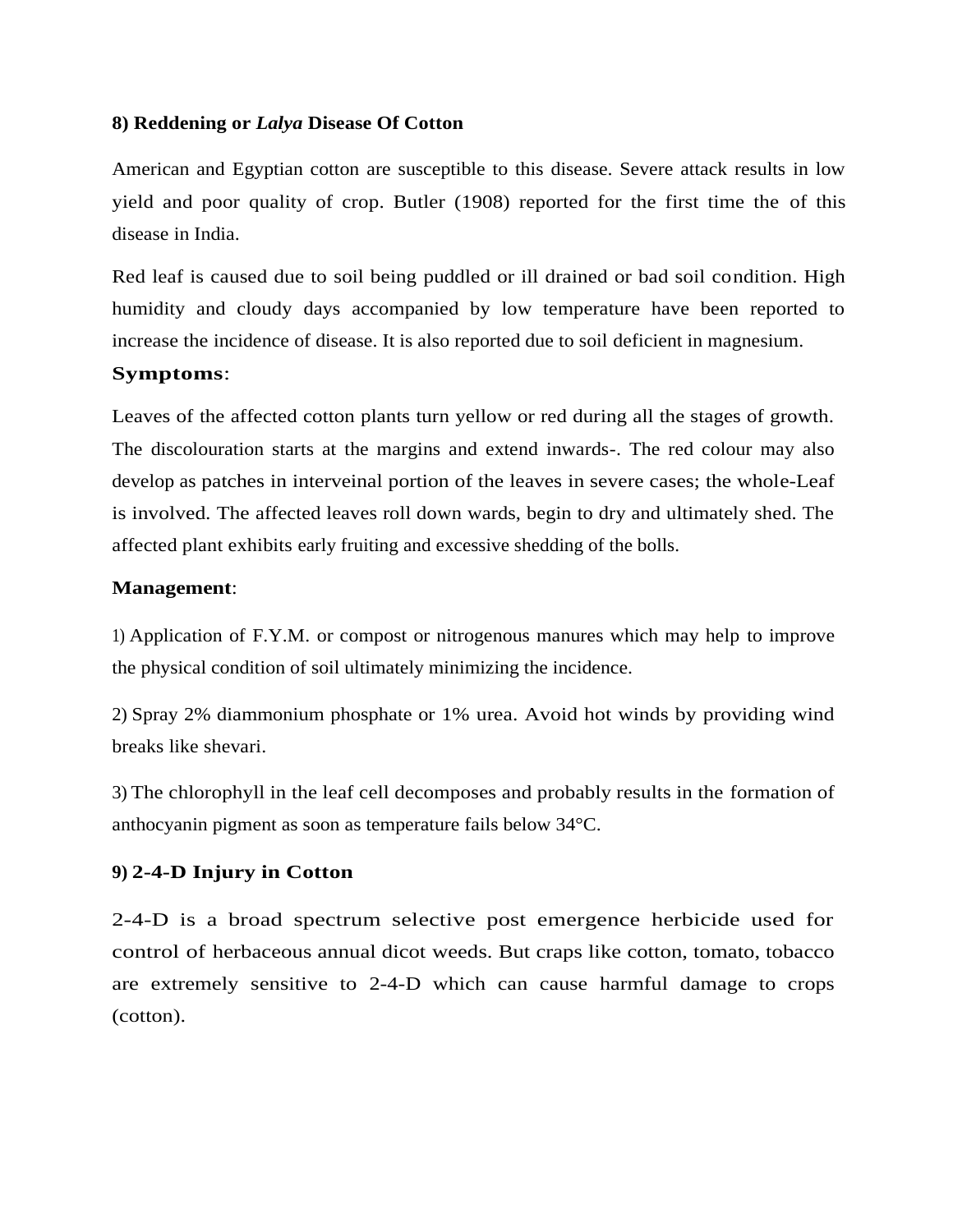#### **Symptoms**:

1) Leaves are greatly modified. They become narrow and deeply lobed. Scorching, rolling and puckering of leaves which hamper normal photosynthesis in plants. As a result of 24-D injury there can be elongation of leaves giving string like slender-appearance.

2) Disruption of phloem tissues and dislocation of normal translocation of food material so plants looks like wilted.

3) Alternation of nucleic acid (protein metabolism) Growth ceases

4) Blocking of gaseous exchange between leaf and atmosphere so ultimately plant die. Malformation is also observed in crop.

6) If 2, 4-D concentration is high then the symptoms are seen within 2 days.

If it is low then the symptoms are seen within 8-10 days.

**Management**: Urea (2%) spray may show little recovery if the damage is in early stage.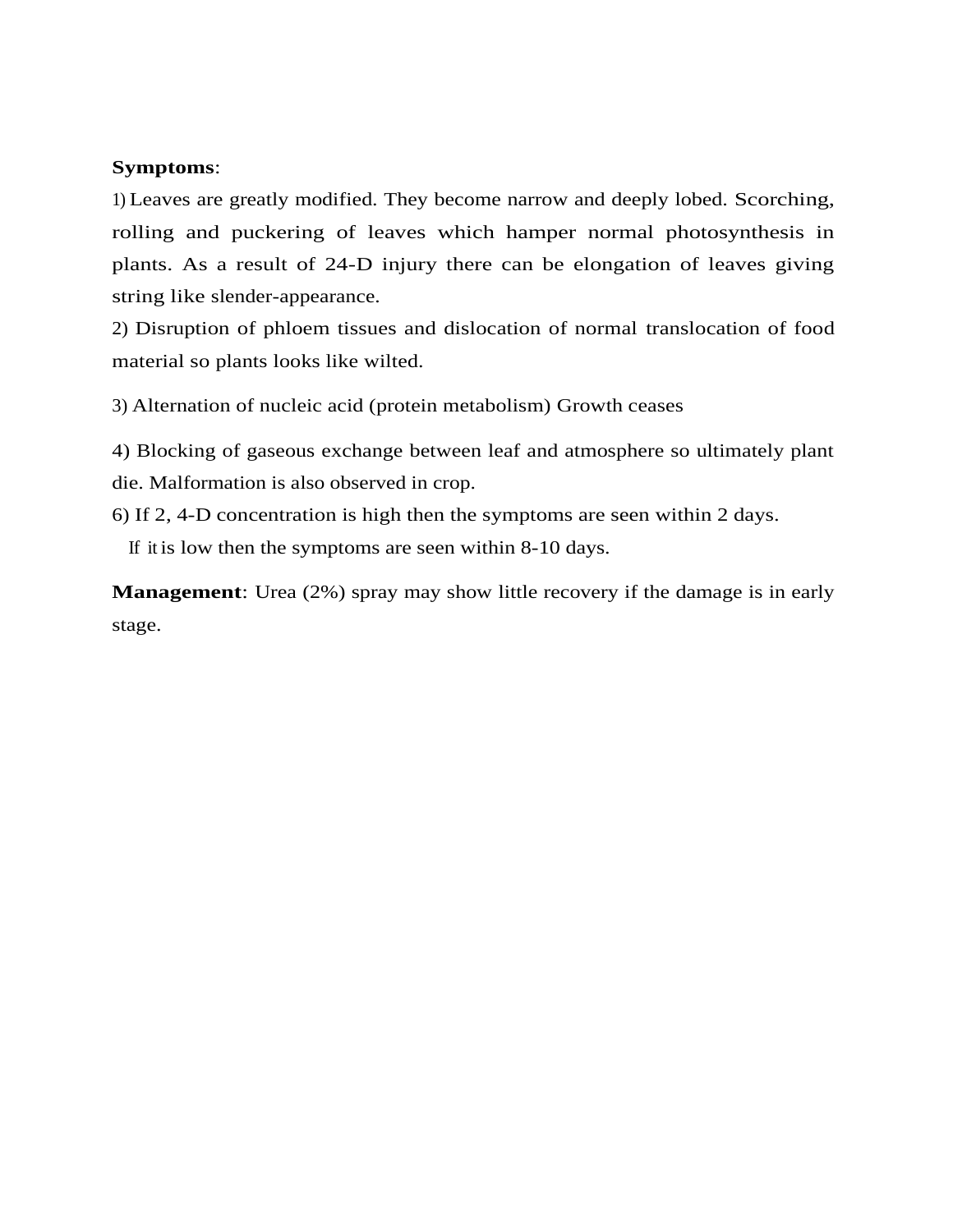# **EXERCISE NO.17 DISEASES OF RED GRAM (TUR)**

# **1) Wilt of Tur**

### **Causal organism:** *Fusarium oxysporum* f.sp. *Udum* **(Butler) Snyder and Hansen**

## **Symptoms:**

The main symptom of the disease is wilting of seedlings and adult plants as if they have suffered from water shortage even though there may be plenty of moisture in the field. Wilting is characterized by gradual, sometimes sudden, yellowing, drooping and drying of leaves followed by drying of the entire plant or sometimes of its branches. Examination of roots of infected plants show discoloration of vascular tissues when split open longitudinally and dark streaks under the bark of roots. Sometimes dark brown bands may be seen on the main stem.

**Etiology:** Mycelium septate, intravascular. Pathogen produce micro and macro-conidia and chlamydospores. Macro conidia are fusoid.

**Perpetuation**: Perpetuation in soil as chlamydospores

# **Management**:

- a) Grow resistant varieties BND- 1 and BND-2.BSMR-736 and BSMR-853 are also resistant to wilt.
- b) Removal and burning of affected plants ALONG with roots.
- c) Deep ploughing during summer.
- d) Long crop rotation.

# **2. Sterility Mosaic**

### **Symptoms:**

The disease attack can be seen in all stages of crop growth. Leaves show typical mosaic mottling symptoms. Yellow patches intermingle with green colour of leaf. The green portions exhibit puckering symptom. In severe cases, leaves become smaller and cluster near tip because of shortened internodes and stimulation of auxiliary buds. The plants are generally stunted and do not produce pod. Plants infected at early stages (up to 45 days) of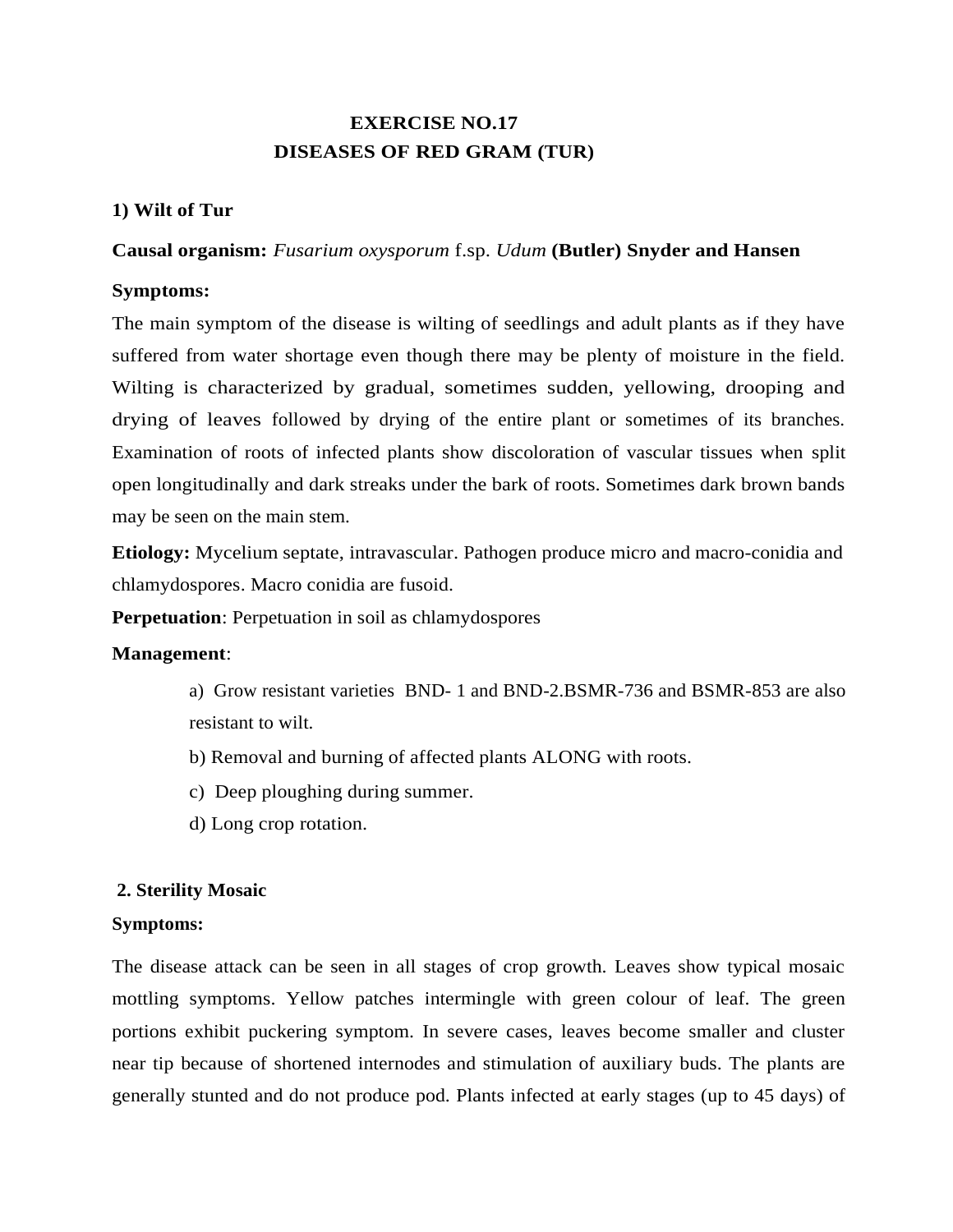crop growth show near complete sterility and yield loss up to 95 per cent. As plants become older (after 45 days), their susceptibility to the disease decreases and such plants show partial sterility. If pods develop, the seeds may be small, shrivelled and immature. Because the infected plants show sterility and the leaves show the 'mosaic symptom.

#### **Perpetuation and transmission:**

The disease is transmitted by an Eriophid mite *Aceria cajani.* The self-sown red gram plants and perennial types of red gram serve as sources of infection.

## **Management:**

- i) Rogue out infected plants up to 40 days after sowing.
- ii) Spray Monocrotophos at 500 ml\ha soon after appearance of the disease and if necessary, repeat after 15 days.
- iii) Grow resistant genotypes/cultivars like ICP6997035, VR3, Purple 1, DAL 1, DA32, ICP 6997, Bahar, 13, BSMR 235, ICP 7198, PR 5149, ICP 8861, BSMR-736, BSMR-853and BDN-7 and Bhavanisagar 1.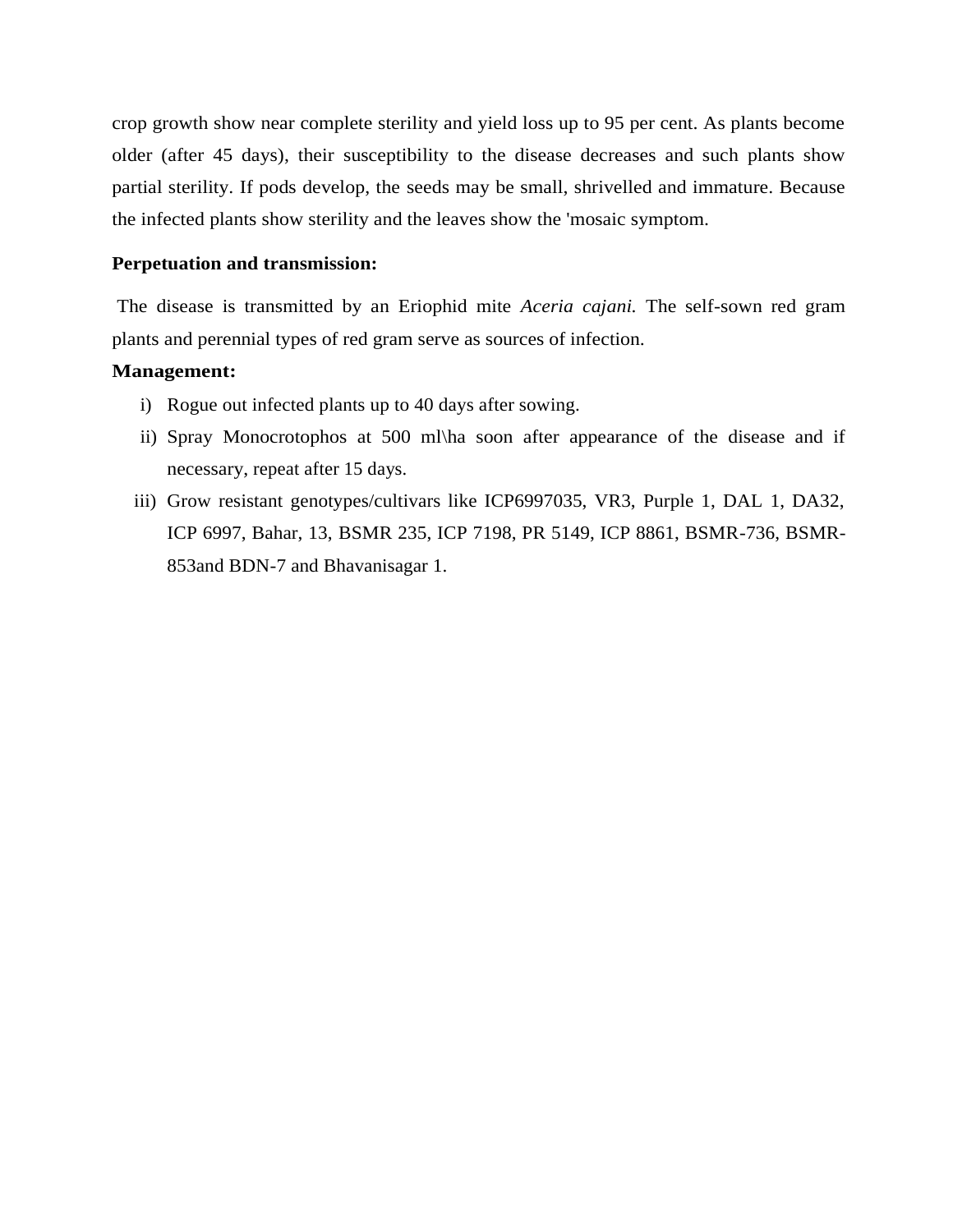# **EXERCISE NO.18 DISEASESOF BENGAL GRAM OR CHICK PEA**

## **1) Wilt of Gram**

**Causal organism:** *Fusarium oxysporum* f. sp. *Eked* (Radw.) Snyd. and Hans.

#### **Symptoms:**

The disease appears at all the stages of plant growth. Young seedlings (3-5 weeks old) collapse and lie flat on the ground. The seedling retain almost normal green colour Such collapsed seedlings, when uprooted usually show uneven shrinking of the stem above and below the collar region, and when split open vertically from collar region downward black discoloration of internal tissues is clearly visible. Adult plants show typical, wilting, *i.e.* drooping of the petioles and, rachis. Drooping is visible initially in the upper part of the plant, but within a day. or two it is seen on the entire plants. The lower leaves are chlorotic. Gradually all the leaves turn yellow and the light brown or straw coloured. Dried leaflets of infected plants are not shed at maturity. Affected plants, when uprooted and examined before complete drying, show external rotting, drying or discoloration of roots. When the stem is split by holding half the branches of the affected plants, in each hand arid pulling downwards, internal discoloration can be seen. Discoloration of pith, and part of wood around the collar region and few inches above the collar region is seen. Sometimes partial wilting is observed.

**Etiology:** Septate intravascular mycelium. Produce micro, macro-conidia and chlamydospores.

**Perpetuation**: Perpetuation in soil in the form of thick walled resistant chlamydospores.

#### **Management:**

1) Use resistant varieties Vishwas (G1), Vikas (Phule G-5), released by MPKV,

Rahuri

2) Destruction of affected plants. The gram is also affected by root rot caused by *R. solani, (Macrophonzina phaieblina)* and in Konkan area due to *Sclerotium rolfsii.*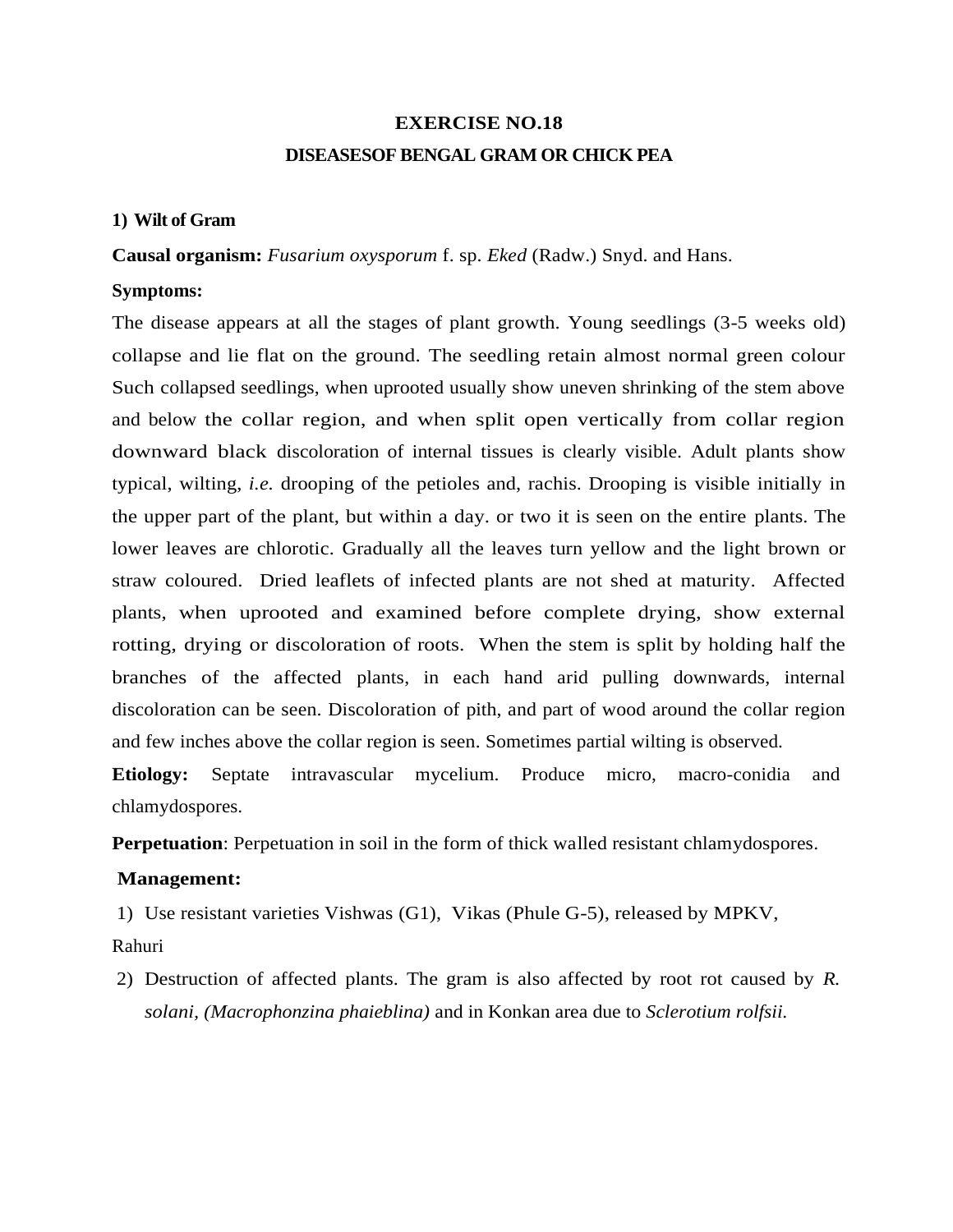## 2) **Root Rot of Bengal Gram**

# **Causal organism:** Sterile *stage: Rhizoctonia bataticola* (Taub) Butler Imperfect stage: *Macrophomina phaseolina* (Tassi) Goud Sexual stage: *Thanatephorus cucumeris* (Frank) Donk

## **Symptoms**:

The disease occurs severely in the seedling stage. A dark brown lesion develops on the stem near ground level. The infected seedling slowly turn yellow and petioles and leaflets show drooping, leads to complete drying of the plant. The stem near the collar region show rotting symptom. The black dead tissues contain pinkish mycelial growth and sclerotia.

## **Etiology:**

The hyphae of the fungus 'are dark brown, filamentous and septate with constrictions in hyphal branches at the junction with main hypha. The sclerotia are brown and irregular in shape. The fungus has its sexual stage, *T. cucumeris,* which produces 2-4 basidiopores in terminal clusters on a celled hypha.

**Predisposition**: Heavy soils with poor drainage and warm humid weather.

**Perpetuation:** The pathogen survives in the soil in infected host debris as sclerotia for several years. The secondary spread is through farm implements, irrigation water and rain splash.

### **Management:**

- I. Treat the seeds with Carbendazim or Thiram  $@$  2 gm/kg or
- II. Seed pelletirtg with *Trichodernia viride* at 4 g/kg OR *Pseudomonas fluoreseens* 10g/kg of seed. Apply farmyard manure @ 10 t/ha
- III. Grow resistant genotypes like ICCC 32, ICCC 42, ICCC 12223, ICC 11322 and H82-2

# **3) Stem Rot:** *Sclerotinia sclerotiarum*

The disease appears mostly on stem rot. On adult plants water soaked lesion on upper parts of stem are seen. The affected portion is covered with white cottony growth and brownish scierotial bodies.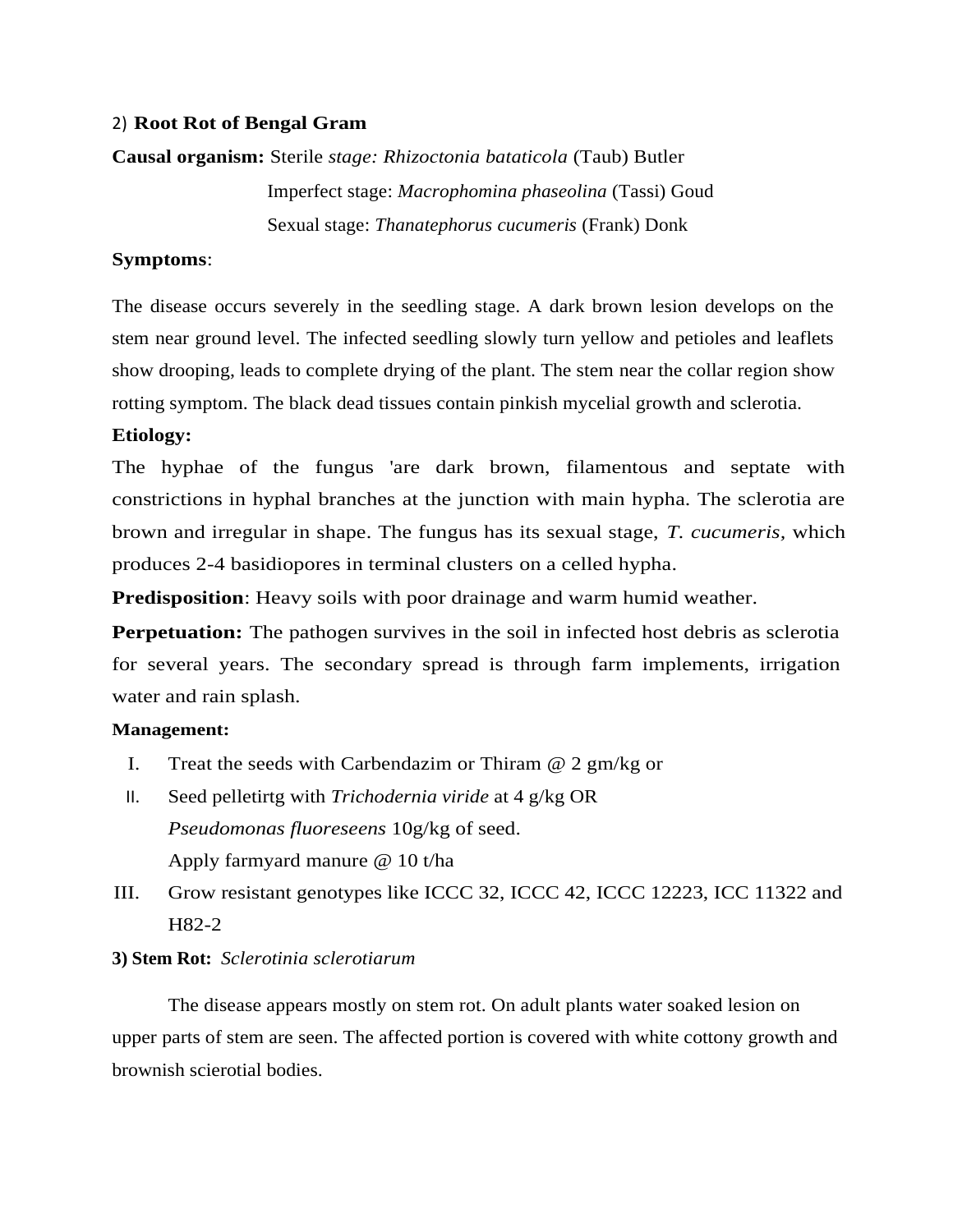#### **Collar rot:** *Sclerotium rolfsii*

The water soaked black lesions develop near collar region in seedling up to 6 weeks, leading to yellowing and death. Older seedlings may dry without collapsing.

#### **Management:**

Disease is soil borne. The disease can be controlled by soil drenching of (O. 2%)PCNB.

#### **4) Ascochyta Blight:**

**Causal organism:** *Ascochyta rabiei* (Pass.) Labr.

#### **Symptoms:**

All above ground parts of the plant are attacked. On leaflets, the lesions are round or elongated, bearing irregularly depressed brown spots, and are surrounded by a brownish red margin. Similar spots may appear on the stem and pods. The spots on the stem and pods have pycnidia arranged in concentric circles as minute block dots. When the lesions girdle the stem, the portion above the Point of attackrapidly dies. If the main stem is girdled at the collar region, the whole plant dies.

#### **Etiology:**

The fungus produces hyaline to brown and septate mycelium. Pycnidia are spherical to sub-globose with a prominent ostiole. Pycnidiospores (conidia) are formed from hyaline phialides from the inner cells of the pycnidiurn. They are hyaline, oval to oblong, straight or slightly curved and single celled, occasionally bicelled.

#### **Predisposition:**

High rainfall during flowering, temperature ranged between 20 to  $25^{\circ}$  C and relative humidity of 60 per cent.

#### **Perpetuation:**

The fungus survives in the infected plant debris as pycnidia. The pathogen is also externally and internally seed-borne. The primary spread is from seed-borne pycnidia and plant debris in the soil. The secondary spreads is mainly through air-borne pycnidiopores (conidia). Rain splash also helps in the spread of the disease.